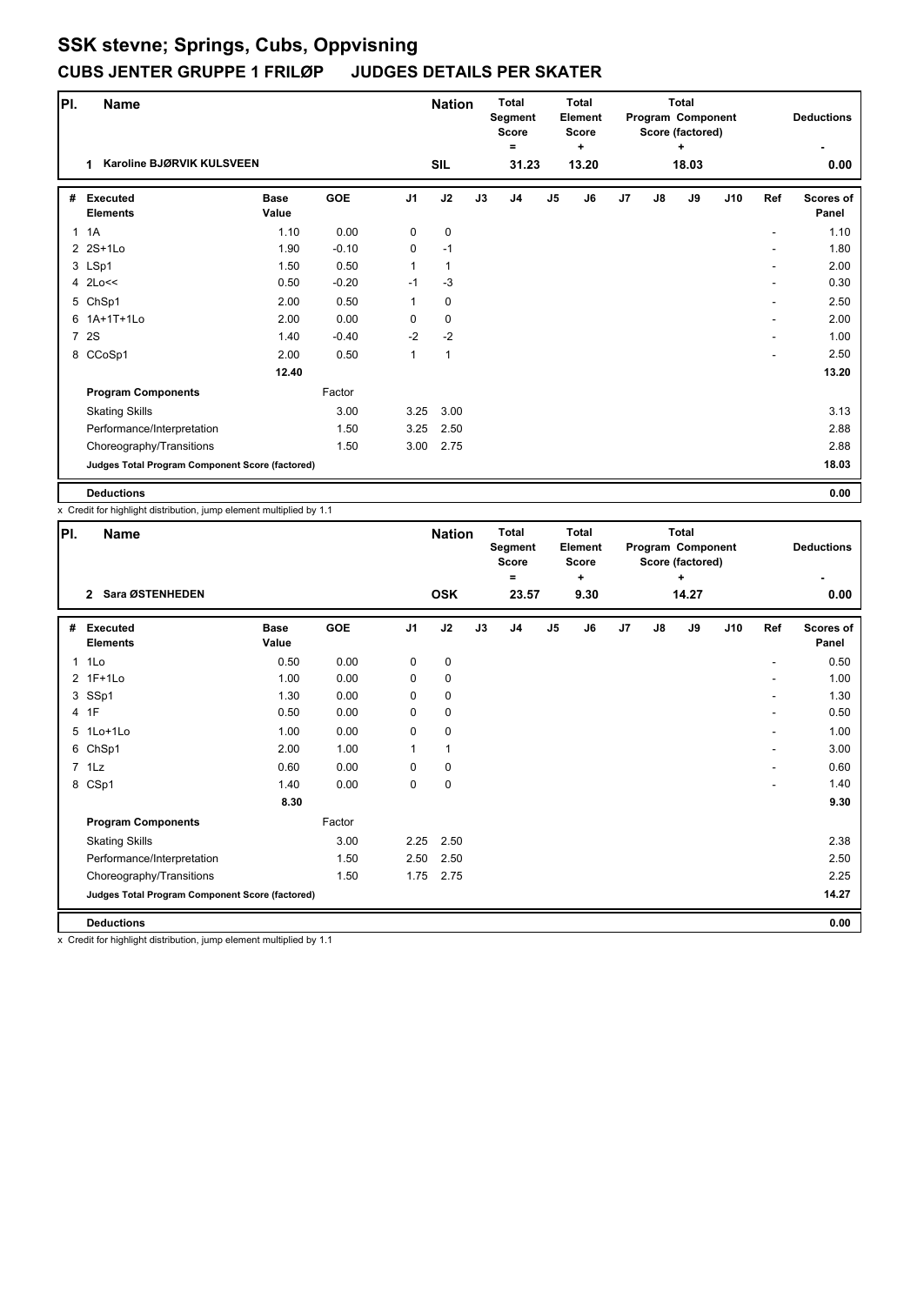| PI.            | <b>Name</b>                                     |   |                      | <b>Nation</b> |                | <b>Total</b><br>Segment<br><b>Score</b><br>$=$ |    | <b>Total</b><br>Element<br><b>Score</b><br>$\ddot{}$ |                |      | Total<br>Program Component<br>Score (factored)<br>٠ |               |       | <b>Deductions</b> |     |                           |
|----------------|-------------------------------------------------|---|----------------------|---------------|----------------|------------------------------------------------|----|------------------------------------------------------|----------------|------|-----------------------------------------------------|---------------|-------|-------------------|-----|---------------------------|
|                | <b>Nina JOAKIMSEN</b><br>3                      |   |                      |               |                | ΟI                                             |    | 23.14                                                |                | 9.05 |                                                     |               | 14.09 |                   |     | 0.00                      |
| #              | <b>Executed</b><br><b>Elements</b>              |   | <b>Base</b><br>Value | GOE           | J <sub>1</sub> | J2                                             | J3 | J4                                                   | J <sub>5</sub> | J6   | J7                                                  | $\mathsf{J}8$ | J9    | J10               | Ref | <b>Scores of</b><br>Panel |
| $\mathbf{1}$   | 1F                                              |   | 0.50                 | 0.00          | 0              | $\mathbf 0$                                    |    |                                                      |                |      |                                                     |               |       |                   |     | 0.50                      |
| $\overline{2}$ | 1A                                              |   | 1.10                 | $-0.40$       | $-2$           | $-2$                                           |    |                                                      |                |      |                                                     |               |       |                   |     | 0.70                      |
|                | 3 CoSp1                                         |   | 1.70                 | $-0.90$       | $-3$           | $-3$                                           |    |                                                      |                |      |                                                     |               |       |                   |     | 0.80                      |
|                | 4 1Lz                                           | e | 0.60                 | $-0.20$       | $-2$           | $-2$                                           |    |                                                      |                |      |                                                     |               |       |                   |     | 0.40                      |
|                | 5 ChSp1                                         |   | 2.00                 | 1.00          | $\mathbf 0$    | $\overline{2}$                                 |    |                                                      |                |      |                                                     |               |       |                   |     | 3.00                      |
|                | 6 CCoSp1                                        |   | 2.00                 | $-0.60$       | $-2$           | $-2$                                           |    |                                                      |                |      |                                                     |               |       |                   |     | 1.40                      |
|                | 7 1A                                            |   | 1.10                 | $-0.20$       | $-1$           | $-1$                                           |    |                                                      |                |      |                                                     |               |       |                   |     | 0.90                      |
|                | 8 1Lz+1Lo+1Lo                                   | e | 1.60                 | $-0.25$       | $-2$           | $-3$                                           |    |                                                      |                |      |                                                     |               |       |                   |     | 1.35                      |
|                |                                                 |   | 10.60                |               |                |                                                |    |                                                      |                |      |                                                     |               |       |                   |     | 9.05                      |
|                | <b>Program Components</b>                       |   |                      | Factor        |                |                                                |    |                                                      |                |      |                                                     |               |       |                   |     |                           |
|                | <b>Skating Skills</b>                           |   |                      | 3.00          | 2.50           | 2.25                                           |    |                                                      |                |      |                                                     |               |       |                   |     | 2.38                      |
|                | Performance/Interpretation                      |   |                      | 1.50          | 2.50           | 2.50                                           |    |                                                      |                |      |                                                     |               |       |                   |     | 2.50                      |
|                | Choreography/Transitions                        |   |                      | 1.50          | 2.25           | 2.00                                           |    |                                                      |                |      |                                                     |               |       |                   |     | 2.13                      |
|                | Judges Total Program Component Score (factored) |   |                      |               |                |                                                |    |                                                      |                |      |                                                     |               |       |                   |     | 14.09                     |
|                | <b>Deductions</b>                               |   |                      |               |                |                                                |    |                                                      |                |      |                                                     |               |       |                   |     | 0.00                      |

x Credit for highlight distribution, jump element multiplied by 1.1

| PI.            | <b>Name</b>                                     |                      |         |                | <b>Nation</b> |    | <b>Total</b><br>Segment<br><b>Score</b><br>Ξ |                | <b>Total</b><br>Element<br><b>Score</b><br>÷ |    |               | <b>Total</b><br>Program Component<br>Score (factored)<br>÷ |     |     | <b>Deductions</b>  |
|----------------|-------------------------------------------------|----------------------|---------|----------------|---------------|----|----------------------------------------------|----------------|----------------------------------------------|----|---------------|------------------------------------------------------------|-----|-----|--------------------|
|                | 4 Nora Halle TVEDTEN                            |                      |         |                | <b>TT</b>     |    | 21.78                                        |                | 7.50                                         |    |               | 14.28                                                      |     |     | 0.00               |
| #              | <b>Executed</b><br><b>Elements</b>              | <b>Base</b><br>Value | GOE     | J <sub>1</sub> | J2            | J3 | J <sub>4</sub>                               | J <sub>5</sub> | J6                                           | J7 | $\mathsf{J}8$ | J9                                                         | J10 | Ref | Scores of<br>Panel |
|                | 1 1S+1Lo+1T<<                                   | 0.90                 | $-0.20$ | $-2$           | $-2$          |    |                                              |                |                                              |    |               |                                                            |     |     | 0.70               |
| $\overline{2}$ | 1A                                              | 1.10                 | $-0.50$ | $-2$           | $-3$          |    |                                              |                |                                              |    |               |                                                            |     |     | 0.60               |
|                | 3 SSp1                                          | 1.30                 | 0.25    | 0              | $\mathbf{1}$  |    |                                              |                |                                              |    |               |                                                            |     |     | 1.55               |
|                | 4 1F                                            | 0.50                 | 0.10    | $\Omega$       | $\mathbf{1}$  |    |                                              |                |                                              |    |               |                                                            |     |     | 0.60               |
|                | 5 ChSp1                                         | 2.00                 | 0.50    | 1              | $\mathbf 0$   |    |                                              |                |                                              |    |               |                                                            |     | ٠   | 2.50               |
|                | $6$ 1F+1T<<                                     | 0.50                 | $-0.20$ | $-2$           | $-2$          |    |                                              |                |                                              |    |               |                                                            |     |     | 0.30               |
|                | 7 1Lo                                           | 0.50                 | 0.10    | 0              | $\mathbf{1}$  |    |                                              |                |                                              |    |               |                                                            |     |     | 0.60               |
|                | 8 CSp1                                          | 1.40                 | $-0.75$ | $-3$           | $-2$          |    |                                              |                |                                              |    |               |                                                            |     |     | 0.65               |
|                |                                                 | 8.20                 |         |                |               |    |                                              |                |                                              |    |               |                                                            |     |     | 7.50               |
|                | <b>Program Components</b>                       |                      | Factor  |                |               |    |                                              |                |                                              |    |               |                                                            |     |     |                    |
|                | <b>Skating Skills</b>                           |                      | 3.00    | 2.25           | 2.50          |    |                                              |                |                                              |    |               |                                                            |     |     | 2.38               |
|                | Performance/Interpretation                      |                      | 1.50    | 2.50           | 2.25          |    |                                              |                |                                              |    |               |                                                            |     |     | 2.38               |
|                | Choreography/Transitions                        |                      | 1.50    | 2.25           | 2.50          |    |                                              |                |                                              |    |               |                                                            |     |     | 2.38               |
|                | Judges Total Program Component Score (factored) |                      |         |                |               |    |                                              |                |                                              |    |               |                                                            |     |     | 14.28              |
|                | <b>Deductions</b>                               |                      |         |                |               |    |                                              |                |                                              |    |               |                                                            |     |     | 0.00               |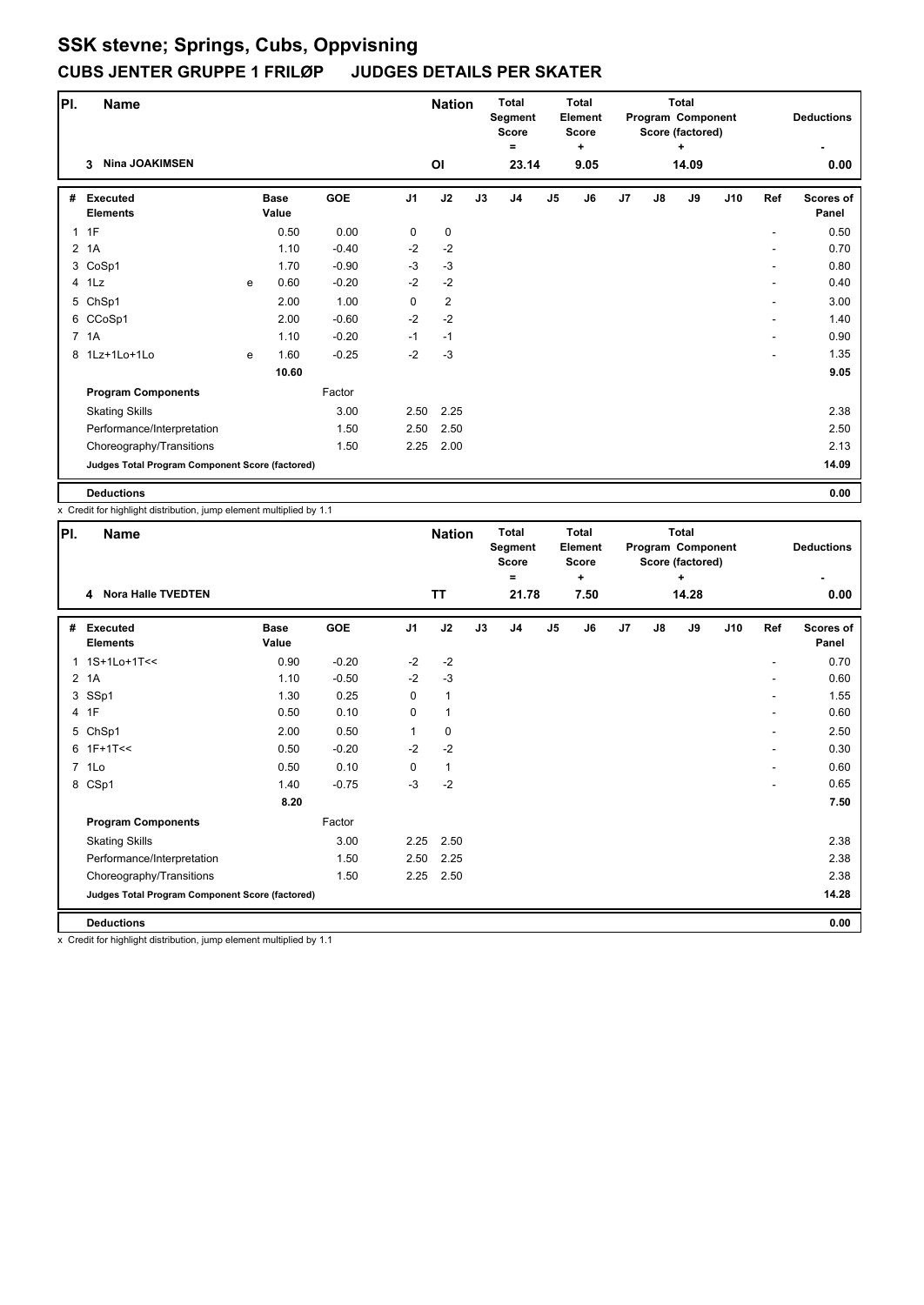| PI.          | <b>Name</b>                                     |   |                      |            |                | <b>Nation</b> |    | <b>Total</b><br>Segment<br><b>Score</b><br>Ξ |                | <b>Total</b><br><b>Element</b><br><b>Score</b><br>÷ |    |               | <b>Total</b><br>Program Component<br>Score (factored)<br>÷ |     |     | <b>Deductions</b>         |
|--------------|-------------------------------------------------|---|----------------------|------------|----------------|---------------|----|----------------------------------------------|----------------|-----------------------------------------------------|----|---------------|------------------------------------------------------------|-----|-----|---------------------------|
|              | <b>Elisabeth LIEUNGH</b><br>5                   |   |                      |            |                | <b>AKK</b>    |    | 20.33                                        |                | 9.25                                                |    |               | 11.08                                                      |     |     | 0.00                      |
| #            | <b>Executed</b><br><b>Elements</b>              |   | <b>Base</b><br>Value | <b>GOE</b> | J <sub>1</sub> | J2            | J3 | J4                                           | J <sub>5</sub> | J6                                                  | J7 | $\mathsf{J}8$ | J9                                                         | J10 | Ref | <b>Scores of</b><br>Panel |
| $\mathbf{1}$ | 1A                                              |   | 1.10                 | $-0.40$    | $-2$           | $-2$          |    |                                              |                |                                                     |    |               |                                                            |     |     | 0.70                      |
|              | 2 2 S                                           |   | 1.40                 | $-0.60$    | $-3$           | $-3$          |    |                                              |                |                                                     |    |               |                                                            |     |     | 0.80                      |
|              | 3 ChSp1                                         |   | 2.00                 | $-0.75$    | $-2$           | $-1$          |    |                                              |                |                                                     |    |               |                                                            |     |     | 1.25                      |
|              | 4 CCoSp1                                        |   | 2.00                 | $-0.15$    | 0              | $-1$          |    |                                              |                |                                                     |    |               |                                                            |     | ٠   | 1.85                      |
|              | 5 1F+1Lo+1Lo                                    |   | 1.50                 | $-0.10$    | $-1$           | $-1$          |    |                                              |                |                                                     |    |               |                                                            |     | ۰   | 1.40                      |
|              | 6 1A+1Lo                                        |   | 1.60                 | $-0.10$    | 0              | $-1$          |    |                                              |                |                                                     |    |               |                                                            |     |     | 1.50                      |
|              | 7 1Lz                                           | e | 0.60                 | $-0.15$    | $-2$           | $-1$          |    |                                              |                |                                                     |    |               |                                                            |     |     | 0.45                      |
|              | 8 SSp1                                          |   | 1.30                 | 0.00       | 0              | 0             |    |                                              |                |                                                     |    |               |                                                            |     | ۰   | 1.30                      |
|              |                                                 |   | 11.50                |            |                |               |    |                                              |                |                                                     |    |               |                                                            |     |     | 9.25                      |
|              | <b>Program Components</b>                       |   |                      | Factor     |                |               |    |                                              |                |                                                     |    |               |                                                            |     |     |                           |
|              | <b>Skating Skills</b>                           |   |                      | 3.00       | 1.75           | 2.25          |    |                                              |                |                                                     |    |               |                                                            |     |     | 2.00                      |
|              | Performance/Interpretation                      |   |                      | 1.50       | 1.50           | 1.75          |    |                                              |                |                                                     |    |               |                                                            |     |     | 1.63                      |
|              | Choreography/Transitions                        |   |                      | 1.50       | 1.50           | 2.00          |    |                                              |                |                                                     |    |               |                                                            |     |     | 1.75                      |
|              | Judges Total Program Component Score (factored) |   |                      |            |                |               |    |                                              |                |                                                     |    |               |                                                            |     |     | 11.08                     |
|              | <b>Deductions</b>                               |   |                      |            |                |               |    |                                              |                |                                                     |    |               |                                                            |     |     | 0.00                      |

x Credit for highlight distribution, jump element multiplied by 1.1

| PI. | Name                                            |   |                      |         |                | <b>Nation</b> |    | <b>Total</b><br>Segment<br><b>Score</b><br>Ξ |                | <b>Total</b><br>Element<br><b>Score</b><br>$\ddot{}$ |    |               | <b>Total</b><br>Program Component<br>Score (factored)<br>÷ |     |     | <b>Deductions</b>  |
|-----|-------------------------------------------------|---|----------------------|---------|----------------|---------------|----|----------------------------------------------|----------------|------------------------------------------------------|----|---------------|------------------------------------------------------------|-----|-----|--------------------|
|     | <b>Helene JØRGENSEN</b><br>6                    |   |                      |         |                | <b>AKK</b>    |    | 20.21                                        |                | 7.80                                                 |    |               | 12.41                                                      |     |     | 0.00               |
|     | # Executed<br><b>Elements</b>                   |   | <b>Base</b><br>Value | GOE     | J <sub>1</sub> | J2            | J3 | J4                                           | J <sub>5</sub> | J6                                                   | J7 | $\mathsf{J}8$ | J9                                                         | J10 | Ref | Scores of<br>Panel |
|     | $1.1A+1T2$                                      |   | 1.40                 | $-0.40$ | $-2$           | $-2$          |    |                                              |                |                                                      |    |               |                                                            |     |     | 1.00               |
|     | 2 2 S                                           |   | 1.40                 | $-0.60$ | $-3$           | $-3$          |    |                                              |                |                                                      |    |               |                                                            |     |     | 0.80               |
|     | 3 SSp1                                          |   | 1.30                 | 0.10    | $\mathbf{1}$   | $-1$          |    |                                              |                |                                                      |    |               |                                                            |     |     | 1.40               |
|     | 4 ChSp0                                         |   | 0.00                 | 0.00    |                |               |    |                                              |                |                                                      |    |               |                                                            |     |     | 0.00               |
| 5   | 1A                                              |   | 1.10                 | $-0.20$ | $-1$           | $-1$          |    |                                              |                |                                                      |    |               |                                                            |     | ٠   | 0.90               |
|     | 6 1F+1Lo+1Lo                                    |   | 1.50                 | $-0.20$ | $-2$           | $-2$          |    |                                              |                |                                                      |    |               |                                                            |     | ۰   | 1.30               |
|     | 7 1Lz                                           | e | 0.60                 | $-0.25$ | $-2$           | $-3$          |    |                                              |                |                                                      |    |               |                                                            |     | ٠   | 0.35               |
|     | 8 CoSp1                                         |   | 1.70                 | 0.35    | $\overline{2}$ | $-1$          |    |                                              |                |                                                      |    |               |                                                            |     |     | 2.05               |
|     |                                                 |   | 9.00                 |         |                |               |    |                                              |                |                                                      |    |               |                                                            |     |     | 7.80               |
|     | <b>Program Components</b>                       |   |                      | Factor  |                |               |    |                                              |                |                                                      |    |               |                                                            |     |     |                    |
|     | <b>Skating Skills</b>                           |   |                      | 3.00    | 2.25           | 2.00          |    |                                              |                |                                                      |    |               |                                                            |     |     | 2.13               |
|     | Performance/Interpretation                      |   |                      | 1.50    | 2.00           | 1.75          |    |                                              |                |                                                      |    |               |                                                            |     |     | 1.88               |
|     | Choreography/Transitions                        |   |                      | 1.50    | 2.00           | 2.25          |    |                                              |                |                                                      |    |               |                                                            |     |     | 2.13               |
|     | Judges Total Program Component Score (factored) |   |                      |         |                |               |    |                                              |                |                                                      |    |               |                                                            |     |     | 12.41              |
|     | <b>Deductions</b>                               |   |                      |         |                |               |    |                                              |                |                                                      |    |               |                                                            |     |     | 0.00               |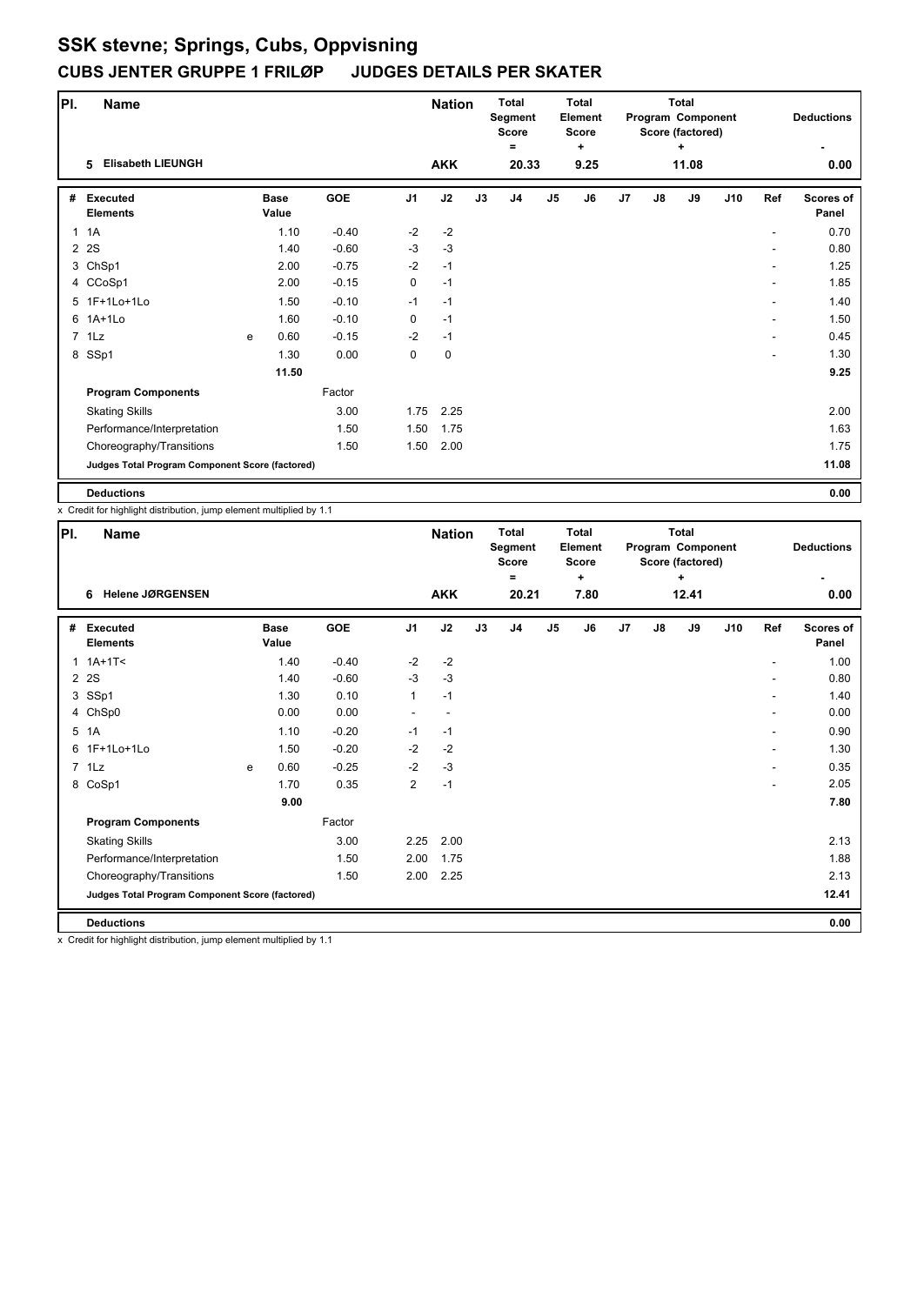| PI. | <b>Name</b>                                     |                      |         |                | <b>Nation</b> |    | <b>Total</b><br>Segment<br>Score |               | <b>Total</b><br><b>Element</b><br><b>Score</b> |    |               | <b>Total</b><br>Program Component<br>Score (factored) |     |     | <b>Deductions</b>         |
|-----|-------------------------------------------------|----------------------|---------|----------------|---------------|----|----------------------------------|---------------|------------------------------------------------|----|---------------|-------------------------------------------------------|-----|-----|---------------------------|
|     | <b>Sofie ANDERSEN</b><br>7                      |                      |         |                | <b>RKK</b>    |    | Ξ<br>19.03                       |               | ÷<br>7.40                                      |    |               | ٠<br>11.63                                            |     |     | 0.00                      |
| #   | <b>Executed</b><br><b>Elements</b>              | <b>Base</b><br>Value | GOE     | J <sub>1</sub> | J2            | J3 | J4                               | $\mathsf{J}5$ | J6                                             | J7 | $\mathsf{J}8$ | J9                                                    | J10 | Ref | <b>Scores of</b><br>Panel |
|     | $1$ 1F+1T <<                                    | 0.50                 | $-0.10$ | 0              | $-2$          |    |                                  |               |                                                |    |               |                                                       |     |     | 0.40                      |
|     | 2 SSp1                                          | 1.30                 | 0.00    | 0              | $\mathbf 0$   |    |                                  |               |                                                |    |               |                                                       |     |     | 1.30                      |
|     | 3 1Lo                                           | 0.50                 | 0.00    | 0              | 0             |    |                                  |               |                                                |    |               |                                                       |     |     | 0.50                      |
|     | 4 1S+1Lo+1T<<                                   | 0.90                 | $-0.10$ | 0              | $-2$          |    |                                  |               |                                                |    |               |                                                       |     |     | 0.80                      |
|     | 5 ChSt1                                         | 2.00                 | $-0.25$ | 0              | $-1$          |    |                                  |               |                                                |    |               |                                                       |     | ۰   | 1.75                      |
|     | 6 1Lo                                           | 0.50                 | 0.00    | 0              | 0             |    |                                  |               |                                                |    |               |                                                       |     |     | 0.50                      |
|     | 7 CoSp1                                         | 1.70                 | $-0.15$ | 0              | $-1$          |    |                                  |               |                                                |    |               |                                                       |     |     | 1.55                      |
|     | 8 1F                                            | 0.50                 | 0.10    | 0              | $\mathbf{1}$  |    |                                  |               |                                                |    |               |                                                       |     | ۰   | 0.60                      |
|     |                                                 | 7.90                 |         |                |               |    |                                  |               |                                                |    |               |                                                       |     |     | 7.40                      |
|     | <b>Program Components</b>                       |                      | Factor  |                |               |    |                                  |               |                                                |    |               |                                                       |     |     |                           |
|     | <b>Skating Skills</b>                           |                      | 3.00    | 1.75           | 2.25          |    |                                  |               |                                                |    |               |                                                       |     |     | 2.00                      |
|     | Performance/Interpretation                      |                      | 1.50    | 1.75           | 1.75          |    |                                  |               |                                                |    |               |                                                       |     |     | 1.75                      |
|     | Choreography/Transitions                        |                      | 1.50    | 2.00           | 2.00          |    |                                  |               |                                                |    |               |                                                       |     |     | 2.00                      |
|     | Judges Total Program Component Score (factored) |                      |         |                |               |    |                                  |               |                                                |    |               |                                                       |     |     | 11.63                     |
|     | <b>Deductions</b>                               |                      |         |                |               |    |                                  |               |                                                |    |               |                                                       |     |     | 0.00                      |

x Credit for highlight distribution, jump element multiplied by 1.1

| PI.          | <b>Name</b>                                     |                      |         |                | <b>Nation</b> |    | <b>Total</b><br>Segment<br><b>Score</b><br>$\equiv$ |                | <b>Total</b><br>Element<br><b>Score</b><br>٠ |    |               | <b>Total</b><br>Program Component<br>Score (factored)<br>÷ |     |                | <b>Deductions</b>         |
|--------------|-------------------------------------------------|----------------------|---------|----------------|---------------|----|-----------------------------------------------------|----------------|----------------------------------------------|----|---------------|------------------------------------------------------------|-----|----------------|---------------------------|
|              | <b>Karin Emilie PETTERSEN</b><br>8              |                      |         |                | ΟI            |    | 18.61                                               |                | 8.10                                         |    |               | 10.51                                                      |     |                | 0.00                      |
| #            | <b>Executed</b><br><b>Elements</b>              | <b>Base</b><br>Value | GOE     | J <sub>1</sub> | J2            | J3 | J <sub>4</sub>                                      | J <sub>5</sub> | J6                                           | J7 | $\mathsf{J}8$ | J9                                                         | J10 | Ref            | <b>Scores of</b><br>Panel |
| $\mathbf{1}$ | 1Lz+1Lo+1Lo                                     | 1.60                 | $-0.05$ | $-1$           | 0             |    |                                                     |                |                                              |    |               |                                                            |     |                | 1.55                      |
|              | 2 1F                                            | 0.50                 | 0.00    | 0              | $\mathbf 0$   |    |                                                     |                |                                              |    |               |                                                            |     |                | 0.50                      |
|              | 3 USp1                                          | 1.20                 | $-0.30$ | $-1$           | $-1$          |    |                                                     |                |                                              |    |               |                                                            |     |                | 0.90                      |
|              | 4 ChSp1                                         | 2.00                 | 0.00    | 0              | 0             |    |                                                     |                |                                              |    |               |                                                            |     | ٠              | 2.00                      |
|              | 5 1F+1Lo                                        | 1.00                 | 0.00    | 0              | $\pmb{0}$     |    |                                                     |                |                                              |    |               |                                                            |     |                | 1.00                      |
|              | 6 CCoSp1                                        | 2.00                 | $-0.75$ | $-2$           | $-3$          |    |                                                     |                |                                              |    |               |                                                            |     | $\overline{a}$ | 1.25                      |
|              | 7 1F                                            | 0.50                 | $-0.05$ | $-1$           | 0             |    |                                                     |                |                                              |    |               |                                                            |     | ٠              | 0.45                      |
|              | 8 1Lo                                           | 0.50                 | $-0.05$ | 0              | $-1$          |    |                                                     |                |                                              |    |               |                                                            |     |                | 0.45                      |
|              |                                                 | 9.30                 |         |                |               |    |                                                     |                |                                              |    |               |                                                            |     |                | 8.10                      |
|              | <b>Program Components</b>                       |                      | Factor  |                |               |    |                                                     |                |                                              |    |               |                                                            |     |                |                           |
|              | <b>Skating Skills</b>                           |                      | 3.00    | 1.50           | 1.50          |    |                                                     |                |                                              |    |               |                                                            |     |                | 1.50                      |
|              | Performance/Interpretation                      |                      | 1.50    | 1.75           | 1.75          |    |                                                     |                |                                              |    |               |                                                            |     |                | 1.75                      |
|              | Choreography/Transitions                        |                      | 1.50    | 2.25           | 2.25          |    |                                                     |                |                                              |    |               |                                                            |     |                | 2.25                      |
|              | Judges Total Program Component Score (factored) |                      |         |                |               |    |                                                     |                |                                              |    |               |                                                            |     |                | 10.51                     |
|              | <b>Deductions</b>                               |                      |         |                |               |    |                                                     |                |                                              |    |               |                                                            |     |                | 0.00                      |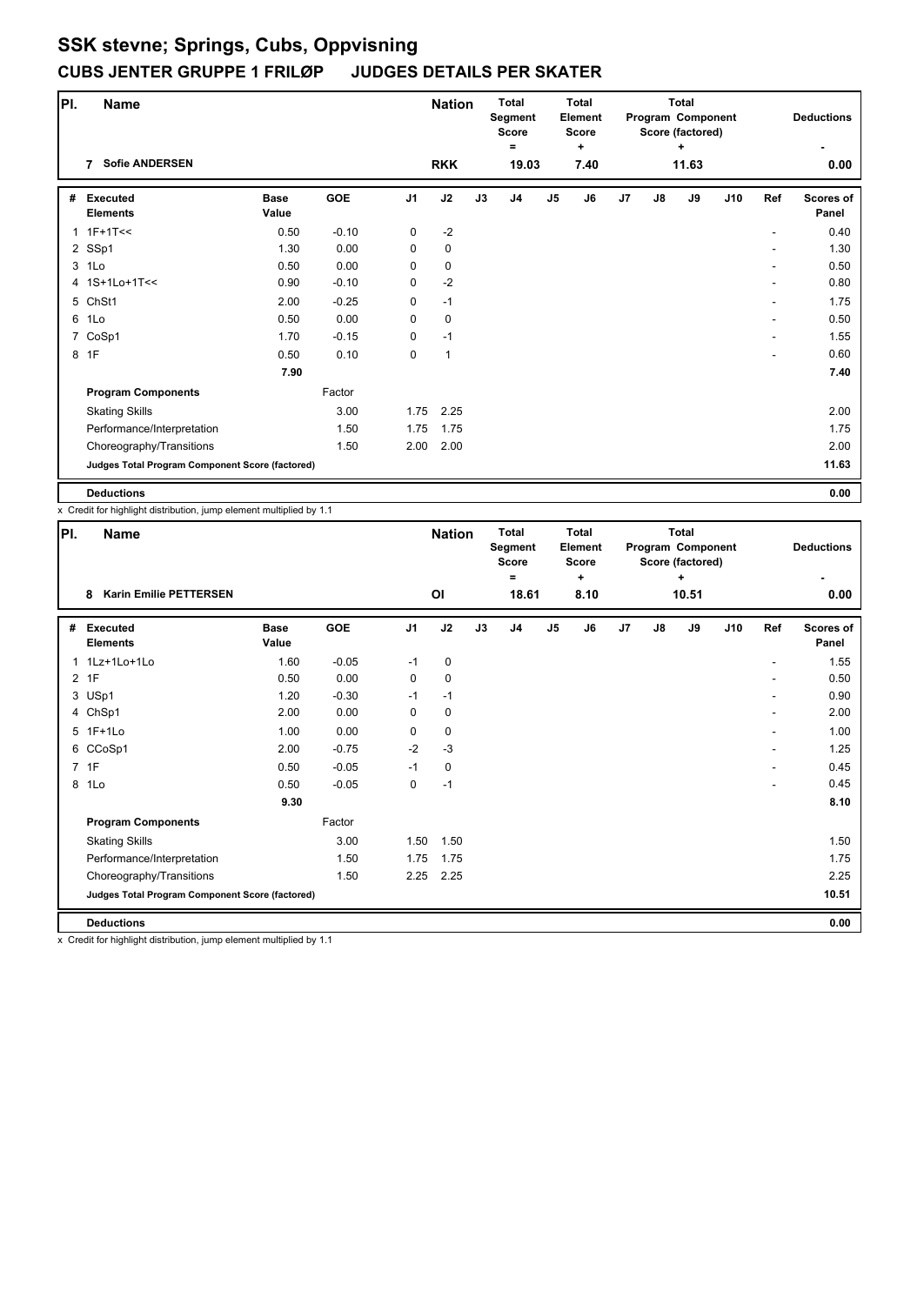| PI.          | <b>Name</b>                                     |   |                      |            |                | <b>Nation</b> |    | <b>Total</b><br>Segment<br><b>Score</b><br>$=$ |               | <b>Total</b><br>Element<br><b>Score</b><br>٠ |    |               | <b>Total</b><br>Program Component<br>Score (factored)<br>٠ |     |     | <b>Deductions</b>         |
|--------------|-------------------------------------------------|---|----------------------|------------|----------------|---------------|----|------------------------------------------------|---------------|----------------------------------------------|----|---------------|------------------------------------------------------------|-----|-----|---------------------------|
|              | <b>Kamilla HAGA SOLEM</b><br>9                  |   |                      |            |                | <b>BSK</b>    |    | 18.36                                          |               | 6.90                                         |    |               | 11.46                                                      |     |     | 0.00                      |
| #            | <b>Executed</b><br><b>Elements</b>              |   | <b>Base</b><br>Value | <b>GOE</b> | J <sub>1</sub> | J2            | J3 | J4                                             | $\mathsf{J}5$ | J6                                           | J7 | $\mathsf{J}8$ | J9                                                         | J10 | Ref | <b>Scores of</b><br>Panel |
| $\mathbf{1}$ | 1S                                              |   | 0.40                 | 0.00       | 0              | $\mathbf 0$   |    |                                                |               |                                              |    |               |                                                            |     |     | 0.40                      |
|              | 2 SSp1                                          |   | 1.30                 | $-0.15$    | $\mathbf 0$    | $-1$          |    |                                                |               |                                              |    |               |                                                            |     |     | 1.15                      |
|              | 3 1Lz+1Lo<<                                     | e | 0.60                 | $-0.25$    | $-2$           | $-3$          |    |                                                |               |                                              |    |               |                                                            |     |     | 0.35                      |
|              | 4 1F                                            |   | 0.50                 | 0.10       | 0              | $\mathbf{1}$  |    |                                                |               |                                              |    |               |                                                            |     | ٠   | 0.60                      |
|              | 5 1Lo                                           |   | 0.50                 | $-0.05$    | 0              | $-1$          |    |                                                |               |                                              |    |               |                                                            |     |     | 0.45                      |
|              | 6 1F+1Lo+1Lo                                    |   | 1.50                 | $-0.05$    | 0              | $-1$          |    |                                                |               |                                              |    |               |                                                            |     |     | 1.45                      |
|              | 7 Cosp0                                         |   | 0.00                 | 0.00       |                |               |    |                                                |               |                                              |    |               |                                                            |     |     | 0.00                      |
|              | 8 ChSp1                                         |   | 2.00                 | 0.50       | 1              | $\mathbf 0$   |    |                                                |               |                                              |    |               |                                                            |     |     | 2.50                      |
|              |                                                 |   | 6.80                 |            |                |               |    |                                                |               |                                              |    |               |                                                            |     |     | 6.90                      |
|              | <b>Program Components</b>                       |   |                      | Factor     |                |               |    |                                                |               |                                              |    |               |                                                            |     |     |                           |
|              | <b>Skating Skills</b>                           |   |                      | 3.00       | 1.75           | 2.00          |    |                                                |               |                                              |    |               |                                                            |     |     | 1.88                      |
|              | Performance/Interpretation                      |   |                      | 1.50       | 1.75           | 2.25          |    |                                                |               |                                              |    |               |                                                            |     |     | 2.00                      |
|              | Choreography/Transitions                        |   |                      | 1.50       | 2.00           | 1.75          |    |                                                |               |                                              |    |               |                                                            |     |     | 1.88                      |
|              | Judges Total Program Component Score (factored) |   |                      |            |                |               |    |                                                |               |                                              |    |               |                                                            |     |     | 11.46                     |
|              | <b>Deductions</b>                               |   |                      |            |                |               |    |                                                |               |                                              |    |               |                                                            |     |     | 0.00                      |

x Credit for highlight distribution, jump element multiplied by 1.1

| PI. | <b>Name</b>                                     |   |                      |         |                | <b>Nation</b> |    | <b>Total</b><br>Segment<br><b>Score</b><br>Ξ |               | <b>Total</b><br>Element<br><b>Score</b><br>÷ |    |               | <b>Total</b><br>Program Component<br>Score (factored)<br>÷ |     |     | <b>Deductions</b>  |
|-----|-------------------------------------------------|---|----------------------|---------|----------------|---------------|----|----------------------------------------------|---------------|----------------------------------------------|----|---------------|------------------------------------------------------------|-----|-----|--------------------|
|     | <b>Charlotte EGEBERG</b><br>10                  |   |                      |         |                | <b>BSK</b>    |    | 18.21                                        |               | 6.00                                         |    |               | 12.21                                                      |     |     | 0.00               |
| #   | <b>Executed</b><br><b>Elements</b>              |   | <b>Base</b><br>Value | GOE     | J <sub>1</sub> | J2            | J3 | J <sub>4</sub>                               | $\mathsf{J}5$ | J6                                           | J7 | $\mathsf{J}8$ | J9                                                         | J10 | Ref | Scores of<br>Panel |
| 1   | 1A                                              |   | 1.10                 | $-0.10$ | $-1$           | $\mathbf 0$   |    |                                              |               |                                              |    |               |                                                            |     |     | 1.00               |
|     | 2 CoSp1                                         |   | 1.70                 | 0.50    | $\mathbf{1}$   | 1             |    |                                              |               |                                              |    |               |                                                            |     | ۰   | 2.20               |
|     | 3 1Lz+1Lo+1Lo<                                  | e | 1.50                 | $-0.30$ | $-3$           | $-3$          |    |                                              |               |                                              |    |               |                                                            |     |     | 1.20               |
|     | 4 ChSp0                                         |   | 0.00                 | 0.00    |                |               |    |                                              |               |                                              |    |               |                                                            |     |     | 0.00               |
| 5   | 1F                                              |   | 0.50                 | 0.00    | 0              | $\mathbf 0$   |    |                                              |               |                                              |    |               |                                                            |     | ۰   | 0.50               |
|     | 6 CcoSp0                                        |   | 0.00                 | 0.00    | $\sim$         |               |    |                                              |               |                                              |    |               |                                                            |     |     | 0.00               |
|     | 7 1Lo+1Lo<                                      |   | 0.90                 | $-0.20$ | $-2$           | $-2$          |    |                                              |               |                                              |    |               |                                                            |     | ٠   | 0.70               |
| 8   | 1S                                              |   | 0.40                 | 0.00    | 0              | $\mathbf 0$   |    |                                              |               |                                              |    |               |                                                            |     |     | 0.40               |
|     |                                                 |   | 6.10                 |         |                |               |    |                                              |               |                                              |    |               |                                                            |     |     | 6.00               |
|     | <b>Program Components</b>                       |   |                      | Factor  |                |               |    |                                              |               |                                              |    |               |                                                            |     |     |                    |
|     | <b>Skating Skills</b>                           |   |                      | 3.00    | 2.25           | 2.00          |    |                                              |               |                                              |    |               |                                                            |     |     | 2.13               |
|     | Performance/Interpretation                      |   |                      | 1.50    | 2.00           | 2.00          |    |                                              |               |                                              |    |               |                                                            |     |     | 2.00               |
|     | Choreography/Transitions                        |   |                      | 1.50    | 1.75           | 2.00          |    |                                              |               |                                              |    |               |                                                            |     |     | 1.88               |
|     | Judges Total Program Component Score (factored) |   |                      |         |                |               |    |                                              |               |                                              |    |               |                                                            |     |     | 12.21              |
|     | <b>Deductions</b>                               |   |                      |         |                |               |    |                                              |               |                                              |    |               |                                                            |     |     | 0.00               |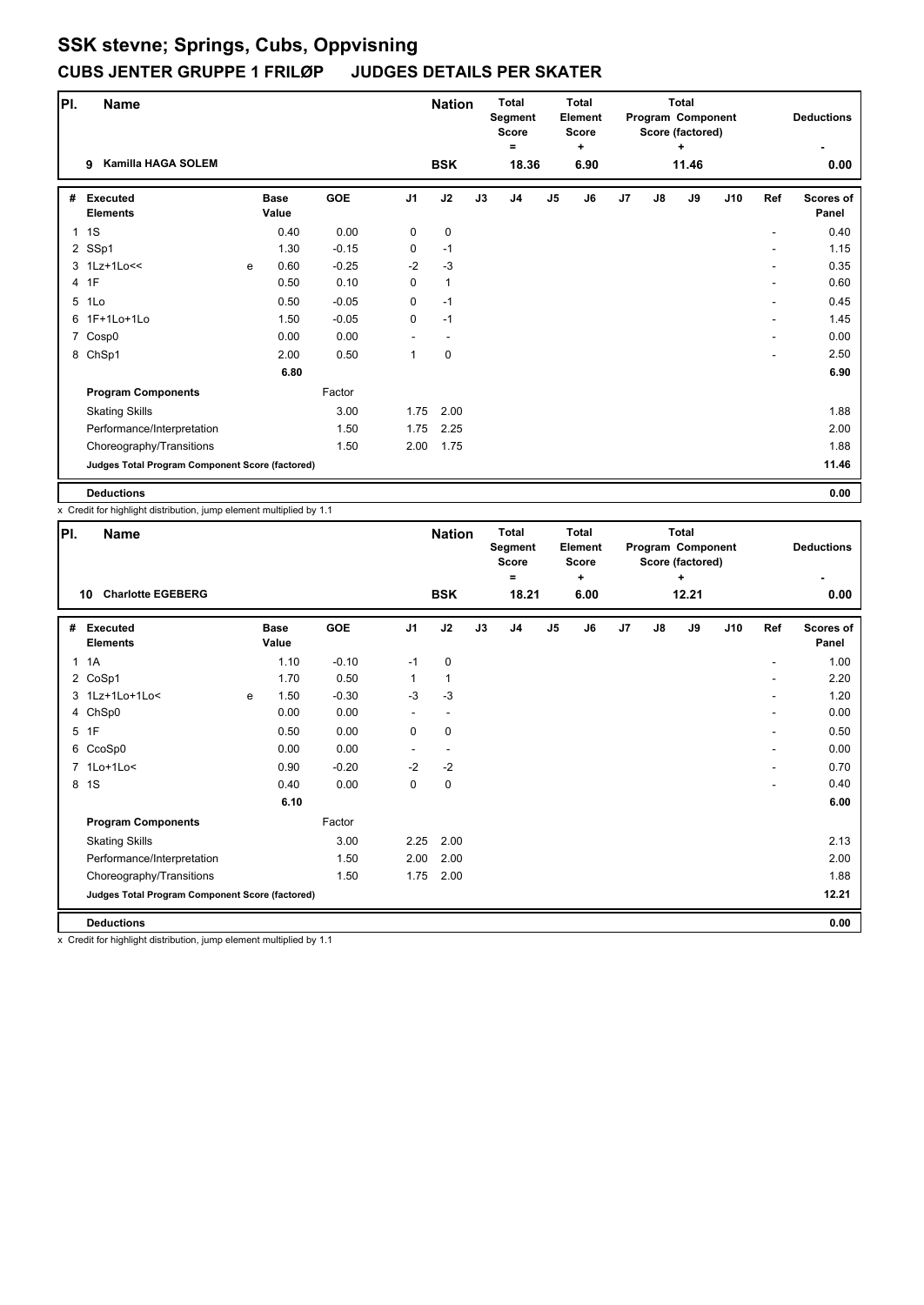| PI. | <b>Name</b>                                     |   |                      |            |                | <b>Nation</b> |    | <b>Total</b><br>Segment<br><b>Score</b> |               | <b>Total</b><br>Element<br><b>Score</b> |    |               | <b>Total</b><br>Program Component<br>Score (factored) |     |     | <b>Deductions</b>         |
|-----|-------------------------------------------------|---|----------------------|------------|----------------|---------------|----|-----------------------------------------|---------------|-----------------------------------------|----|---------------|-------------------------------------------------------|-----|-----|---------------------------|
|     | <b>Hedvig GUSTAVSEN</b><br>11                   |   |                      |            |                | ΟI            |    | $=$<br>17.97                            |               | ٠<br>4.65                               |    |               | ٠<br>13.32                                            |     |     | 0.00                      |
| #   | <b>Executed</b><br><b>Elements</b>              |   | <b>Base</b><br>Value | <b>GOE</b> | J <sub>1</sub> | J2            | J3 | J4                                      | $\mathsf{J}5$ | J6                                      | J7 | $\mathsf{J}8$ | J9                                                    | J10 | Ref | <b>Scores of</b><br>Panel |
|     | $1$ 1F                                          |   | 0.50                 | 0.00       | 0              | $\mathbf 0$   |    |                                         |               |                                         |    |               |                                                       |     |     | 0.50                      |
|     | 2 1Lo+1Lo                                       |   | 1.00                 | $-0.20$    | $-2$           | $-2$          |    |                                         |               |                                         |    |               |                                                       |     |     | 0.80                      |
|     | 3 CoSp1                                         |   | 1.70                 | 0.00       | $\mathbf 0$    | $\mathbf 0$   |    |                                         |               |                                         |    |               |                                                       |     |     | 1.70                      |
|     | 4 1F+1Lo                                        |   | 1.00                 | $-0.15$    | $-1$           | $-2$          |    |                                         |               |                                         |    |               |                                                       |     | ٠   | 0.85                      |
|     | 5 ChSp0                                         |   | 0.00                 | 0.00       |                | ٠             |    |                                         |               |                                         |    |               |                                                       |     |     | 0.00                      |
|     | 6 CSp0                                          |   | 0.00                 | 0.00       |                |               |    |                                         |               |                                         |    |               |                                                       |     |     | 0.00                      |
|     | $7$ 1 Lz                                        | e | 0.60                 | $-0.25$    | $-2$           | $-3$          |    |                                         |               |                                         |    |               |                                                       |     |     | 0.35                      |
| 8   | 1Lo                                             |   | 0.50                 | $-0.05$    | $\mathbf 0$    | $-1$          |    |                                         |               |                                         |    |               |                                                       |     |     | 0.45                      |
|     |                                                 |   | 5.30                 |            |                |               |    |                                         |               |                                         |    |               |                                                       |     |     | 4.65                      |
|     | <b>Program Components</b>                       |   |                      | Factor     |                |               |    |                                         |               |                                         |    |               |                                                       |     |     |                           |
|     | <b>Skating Skills</b>                           |   |                      | 3.00       | 2.25           | 1.75          |    |                                         |               |                                         |    |               |                                                       |     |     | 2.00                      |
|     | Performance/Interpretation                      |   |                      | 1.50       | 2.50           | 2.50          |    |                                         |               |                                         |    |               |                                                       |     |     | 2.50                      |
|     | Choreography/Transitions                        |   |                      | 1.50       | 2.25           | 2.50          |    |                                         |               |                                         |    |               |                                                       |     |     | 2.38                      |
|     | Judges Total Program Component Score (factored) |   |                      |            |                |               |    |                                         |               |                                         |    |               |                                                       |     |     | 13.32                     |
|     | <b>Deductions</b>                               |   |                      |            |                |               |    |                                         |               |                                         |    |               |                                                       |     |     | 0.00                      |

x Credit for highlight distribution, jump element multiplied by 1.1

| PI. | Name                                            |   |                      |         |                | <b>Nation</b>            |    | <b>Total</b><br>Segment<br><b>Score</b><br>$\equiv$ |               | <b>Total</b><br><b>Element</b><br><b>Score</b><br>$\ddot{}$ |    |               | <b>Total</b><br>Program Component<br>Score (factored)<br>÷ |     |     | <b>Deductions</b>         |
|-----|-------------------------------------------------|---|----------------------|---------|----------------|--------------------------|----|-----------------------------------------------------|---------------|-------------------------------------------------------------|----|---------------|------------------------------------------------------------|-----|-----|---------------------------|
|     | <b>Lisa DYBSJORD</b><br>12                      |   |                      |         |                | <b>OSK</b>               |    | 15.86                                               |               | 4.20                                                        |    |               | 11.66                                                      |     |     | 0.00                      |
| #   | Executed<br><b>Elements</b>                     |   | <b>Base</b><br>Value | GOE     | J <sub>1</sub> | J2                       | J3 | J <sub>4</sub>                                      | $\mathsf{J}5$ | J6                                                          | J7 | $\mathsf{J}8$ | J9                                                         | J10 | Ref | <b>Scores of</b><br>Panel |
|     | 1 1Lo                                           |   | 0.50                 | 0.10    | 0              | $\mathbf{1}$             |    |                                                     |               |                                                             |    |               |                                                            |     |     | 0.60                      |
|     | $2$ 1 Lz                                        | e | 0.60                 | $-0.20$ | $-2$           | $-2$                     |    |                                                     |               |                                                             |    |               |                                                            |     | ۰   | 0.40                      |
|     | $3.1F+1T<<+1T<<$                                |   | 0.50                 | $-0.25$ | $-2$           | $-3$                     |    |                                                     |               |                                                             |    |               |                                                            |     |     | 0.25                      |
|     | 4 CoSp1                                         |   | 1.70                 | $-0.15$ | $-1$           | $\mathbf 0$              |    |                                                     |               |                                                             |    |               |                                                            |     | ۰   | 1.55                      |
|     | 5 ChSp0                                         |   | 0.00                 | 0.00    |                | $\overline{\phantom{a}}$ |    |                                                     |               |                                                             |    |               |                                                            |     | ۰   | 0.00                      |
|     | $6$ 1T<<+1T<<                                   |   | 0.00                 | 0.00    |                |                          |    |                                                     |               |                                                             |    |               |                                                            |     | ۰   | 0.00                      |
|     | 7 USp1                                          |   | 1.20                 | $-0.15$ | 0              | $-1$                     |    |                                                     |               |                                                             |    |               |                                                            |     | ۰   | 1.05                      |
|     | 8 1Lz                                           | e | 0.60                 | $-0.25$ | $-2$           | $-3$                     |    |                                                     |               |                                                             |    |               |                                                            |     |     | 0.35                      |
|     |                                                 |   | 5.10                 |         |                |                          |    |                                                     |               |                                                             |    |               |                                                            |     |     | 4.20                      |
|     | <b>Program Components</b>                       |   |                      | Factor  |                |                          |    |                                                     |               |                                                             |    |               |                                                            |     |     |                           |
|     | <b>Skating Skills</b>                           |   |                      | 3.00    | 1.75           | 2.00                     |    |                                                     |               |                                                             |    |               |                                                            |     |     | 1.88                      |
|     | Performance/Interpretation                      |   |                      | 1.50    | 2.00           | 2.25                     |    |                                                     |               |                                                             |    |               |                                                            |     |     | 2.13                      |
|     | Choreography/Transitions                        |   |                      | 1.50    | 1.75           | 2.00                     |    |                                                     |               |                                                             |    |               |                                                            |     |     | 1.88                      |
|     | Judges Total Program Component Score (factored) |   |                      |         |                |                          |    |                                                     |               |                                                             |    |               |                                                            |     |     | 11.66                     |
|     | <b>Deductions</b>                               |   |                      |         |                |                          |    |                                                     |               |                                                             |    |               |                                                            |     |     | 0.00                      |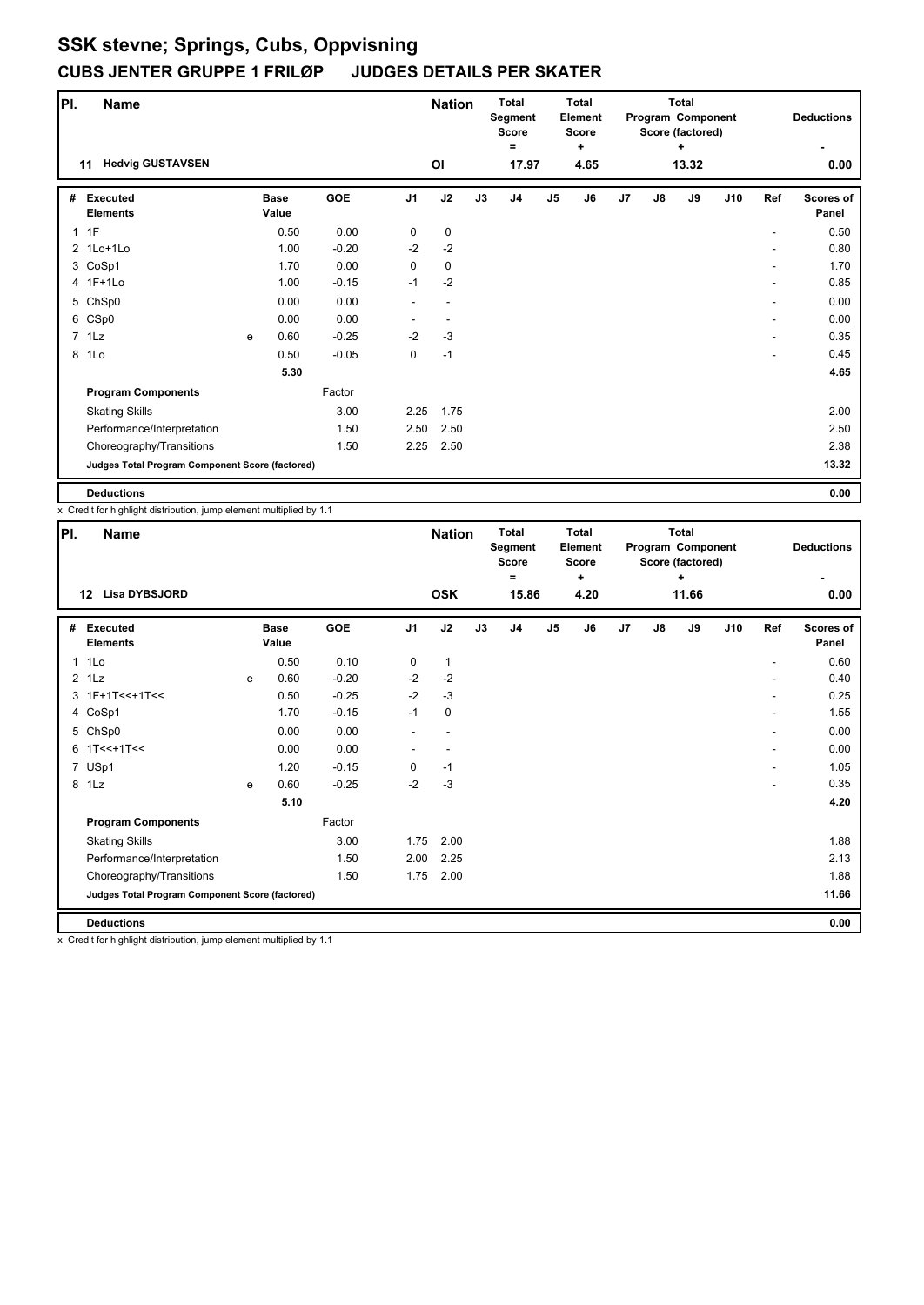| PI. | <b>Name</b>                                     |   |                      |         |                | <b>Nation</b> |    | <b>Total</b><br>Segment<br><b>Score</b><br>Ξ |               | <b>Total</b><br><b>Element</b><br><b>Score</b><br>÷ |    |               | <b>Total</b><br>Program Component<br>Score (factored)<br>÷ |     |     | <b>Deductions</b>         |
|-----|-------------------------------------------------|---|----------------------|---------|----------------|---------------|----|----------------------------------------------|---------------|-----------------------------------------------------|----|---------------|------------------------------------------------------------|-----|-----|---------------------------|
|     | <b>Elise JOHNSRUD</b><br>13                     |   |                      |         |                | <b>TT</b>     |    | 15.79                                        |               | 3.20                                                |    |               | 12.59                                                      |     |     | 0.00                      |
| #   | <b>Executed</b><br><b>Elements</b>              |   | <b>Base</b><br>Value | GOE     | J <sub>1</sub> | J2            | J3 | J4                                           | $\mathsf{J}5$ | J6                                                  | J7 | $\mathsf{J}8$ | J9                                                         | J10 | Ref | <b>Scores of</b><br>Panel |
|     | 1 1F+1Lo                                        |   | 1.00                 | 0.00    | 0              | $\mathbf 0$   |    |                                              |               |                                                     |    |               |                                                            |     |     | 1.00                      |
|     | 2 SSp0                                          |   | 0.00                 | 0.00    |                |               |    |                                              |               |                                                     |    |               |                                                            |     |     | 0.00                      |
|     | 3 1Lo                                           |   | 0.50                 | 0.10    | 0              | $\mathbf{1}$  |    |                                              |               |                                                     |    |               |                                                            |     |     | 0.60                      |
|     | 4 chsp0                                         |   | 0.00                 | 0.00    |                |               |    |                                              |               |                                                     |    |               |                                                            |     | ۰   | 0.00                      |
|     | 5 1S+1Lo+1T<<                                   |   | 0.90                 | $-0.20$ | $-2$           | $-2$          |    |                                              |               |                                                     |    |               |                                                            |     | ۰   | 0.70                      |
|     | 6 1Lz                                           | e | 0.60                 | $-0.20$ | $-2$           | $-2$          |    |                                              |               |                                                     |    |               |                                                            |     |     | 0.40                      |
|     | 7 1F                                            |   | 0.50                 | 0.00    | 0              | $\mathbf 0$   |    |                                              |               |                                                     |    |               |                                                            |     |     | 0.50                      |
|     | 8 CSp0                                          |   | 0.00                 | 0.00    |                |               |    |                                              |               |                                                     |    |               |                                                            |     | ۰   | 0.00                      |
|     |                                                 |   | 3.50                 |         |                |               |    |                                              |               |                                                     |    |               |                                                            |     |     | 3.20                      |
|     | <b>Program Components</b>                       |   |                      | Factor  |                |               |    |                                              |               |                                                     |    |               |                                                            |     |     |                           |
|     | <b>Skating Skills</b>                           |   |                      | 3.00    | 2.00           | 2.25          |    |                                              |               |                                                     |    |               |                                                            |     |     | 2.13                      |
|     | Performance/Interpretation                      |   |                      | 1.50    | 2.25           | 2.00          |    |                                              |               |                                                     |    |               |                                                            |     |     | 2.13                      |
|     | Choreography/Transitions                        |   |                      | 1.50    | 2.00           | 2.00          |    |                                              |               |                                                     |    |               |                                                            |     |     | 2.00                      |
|     | Judges Total Program Component Score (factored) |   |                      |         |                |               |    |                                              |               |                                                     |    |               |                                                            |     |     | 12.59                     |
|     | <b>Deductions</b>                               |   |                      |         |                |               |    |                                              |               |                                                     |    |               |                                                            |     |     | 0.00                      |

x Credit for highlight distribution, jump element multiplied by 1.1

| PI. | <b>Name</b>                                     |   |                      | <b>Nation</b> |                | Total<br>Segment<br><b>Score</b><br>$\equiv$ |    | Total<br>Element<br><b>Score</b><br>٠ |                |      | Total<br>Program Component<br>Score (factored)<br>÷ |               |      | <b>Deductions</b> |     |                           |
|-----|-------------------------------------------------|---|----------------------|---------------|----------------|----------------------------------------------|----|---------------------------------------|----------------|------|-----------------------------------------------------|---------------|------|-------------------|-----|---------------------------|
|     | Andrea VASHOLMEN MOSTUE<br>14                   |   |                      |               |                | <b>AKK</b>                                   |    | 15.77                                 |                | 6.95 |                                                     |               | 8.82 |                   |     | 0.00                      |
| #   | <b>Executed</b><br><b>Elements</b>              |   | <b>Base</b><br>Value | GOE           | J <sub>1</sub> | J2                                           | J3 | J <sub>4</sub>                        | J <sub>5</sub> | J6   | J7                                                  | $\mathsf{J}8$ | J9   | J10               | Ref | <b>Scores of</b><br>Panel |
|     | 1 1S+1T+1Lo<                                    |   | 1.20                 | $-0.25$       | $-2$           | $-3$                                         |    |                                       |                |      |                                                     |               |      |                   |     | 0.95                      |
|     | $2$ 1 Lz                                        | e | 0.60                 | $-0.25$       | $-2$           | $-3$                                         |    |                                       |                |      |                                                     |               |      |                   |     | 0.35                      |
|     | 3 USp1                                          |   | 1.20                 | 0.00          | 0              | 0                                            |    |                                       |                |      |                                                     |               |      |                   |     | 1.20                      |
|     | 4 ChSp1                                         |   | 2.00                 | $-0.25$       | 0              | $-1$                                         |    |                                       |                |      |                                                     |               |      |                   |     | 1.75                      |
|     | 5 1Lo<+1Lo<                                     |   | 0.80                 | $-0.25$       | $-2$           | $-3$                                         |    |                                       |                |      |                                                     |               |      |                   | ٠   | 0.55                      |
| 6   | 1F                                              |   | 0.50                 | $-0.10$       | $-1$           | $-1$                                         |    |                                       |                |      |                                                     |               |      |                   |     | 0.40                      |
|     | 7 1S                                            |   | 0.40                 | $-0.05$       | 0              | $-1$                                         |    |                                       |                |      |                                                     |               |      |                   | ٠   | 0.35                      |
|     | 8 CoSp1                                         |   | 1.70                 | $-0.30$       | $-1$           | $-1$                                         |    |                                       |                |      |                                                     |               |      |                   |     | 1.40                      |
|     |                                                 |   | 8.40                 |               |                |                                              |    |                                       |                |      |                                                     |               |      |                   |     | 6.95                      |
|     | <b>Program Components</b>                       |   |                      | Factor        |                |                                              |    |                                       |                |      |                                                     |               |      |                   |     |                           |
|     | <b>Skating Skills</b>                           |   |                      | 3.00          | 1.75           | 1.25                                         |    |                                       |                |      |                                                     |               |      |                   |     | 1.50                      |
|     | Performance/Interpretation                      |   |                      | 1.50          | 1.50           | 1.50                                         |    |                                       |                |      |                                                     |               |      |                   |     | 1.50                      |
|     | Choreography/Transitions                        |   |                      | 1.50          | 1.50           | 1.25                                         |    |                                       |                |      |                                                     |               |      |                   |     | 1.38                      |
|     | Judges Total Program Component Score (factored) |   |                      |               |                |                                              |    |                                       |                |      |                                                     |               |      |                   |     | 8.82                      |
|     | <b>Deductions</b>                               |   |                      |               |                |                                              |    |                                       |                |      |                                                     |               |      |                   |     | 0.00                      |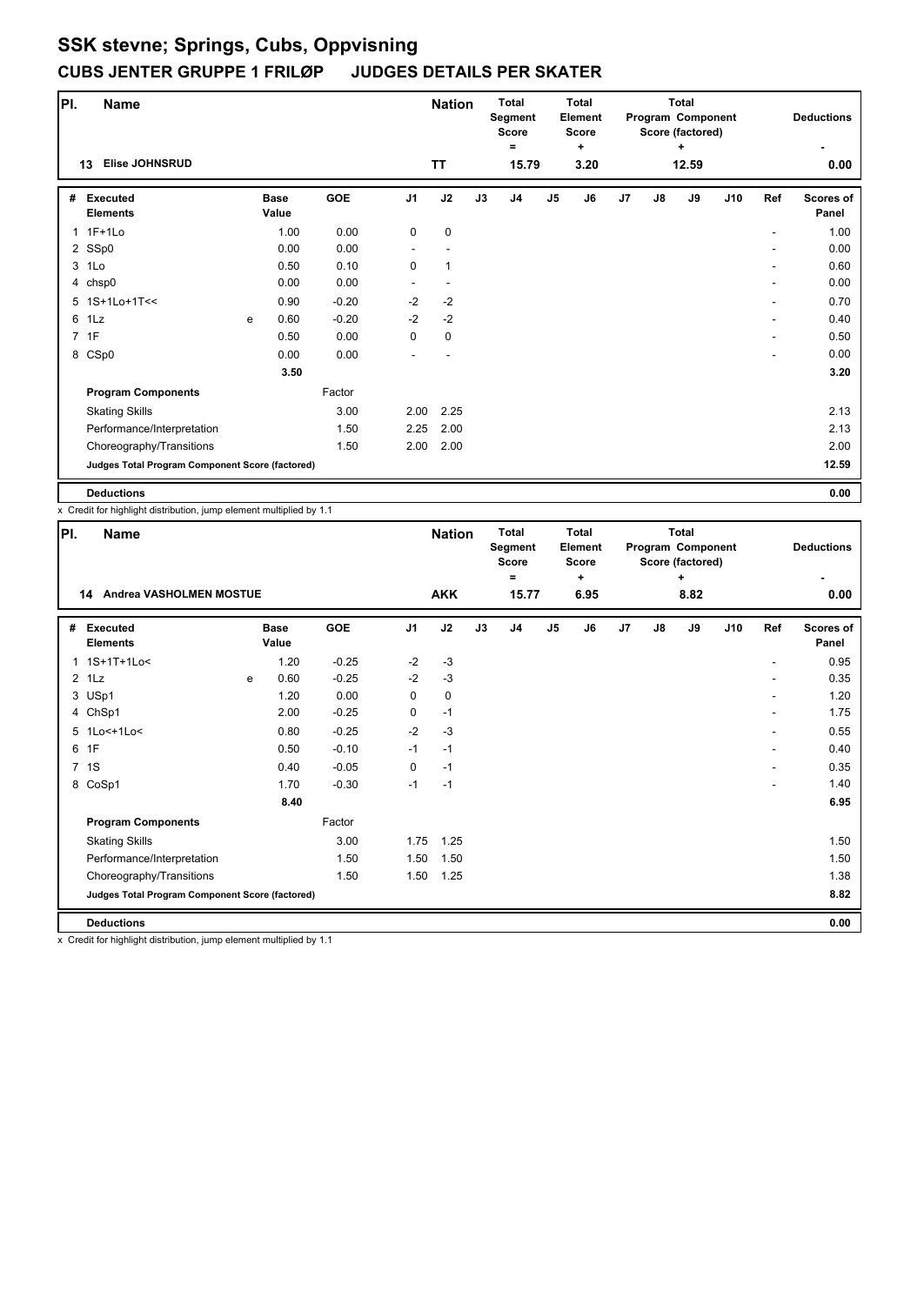| PI.            | <b>Name</b>                                     |                      |         |                | <b>Nation</b> |    | <b>Total</b><br>Segment<br>Score<br>Ξ. |                | <b>Total</b><br>Element<br><b>Score</b> |    |               | <b>Total</b><br>Program Component<br>Score (factored) |     |     | <b>Deductions</b>         |
|----------------|-------------------------------------------------|----------------------|---------|----------------|---------------|----|----------------------------------------|----------------|-----------------------------------------|----|---------------|-------------------------------------------------------|-----|-----|---------------------------|
|                | <b>Amalie GRINI</b><br>15                       |                      |         |                | <b>FKK</b>    |    | 15.39                                  |                | ٠<br>5.80                               |    |               | ٠<br>9.59                                             |     |     | 0.00                      |
| #              | <b>Executed</b><br><b>Elements</b>              | <b>Base</b><br>Value | GOE     | J <sub>1</sub> | J2            | J3 | J4                                     | J <sub>5</sub> | J6                                      | J7 | $\mathsf{J}8$ | J9                                                    | J10 | Ref | <b>Scores of</b><br>Panel |
|                | 1 <sub>1</sub>                                  | 0.40                 | 0.00    | 0              | $\pmb{0}$     |    |                                        |                |                                         |    |               |                                                       |     |     | 0.40                      |
| $\overline{2}$ | 1F                                              | 0.50                 | $-0.25$ | $-2$           | $-3$          |    |                                        |                |                                         |    |               |                                                       |     |     | 0.25                      |
|                | 3 CoSp1                                         | 1.70                 | $-0.15$ | 0              | $-1$          |    |                                        |                |                                         |    |               |                                                       |     | ۰   | 1.55                      |
|                | 4 ChSp0                                         | 0.00                 | 0.00    | ۰              | ٠             |    |                                        |                |                                         |    |               |                                                       |     | ۰   | 0.00                      |
|                | 5 1Lo+1Lo+1Lo                                   | 1.50                 | $-0.20$ | $-2$           | $-2$          |    |                                        |                |                                         |    |               |                                                       |     | ۰   | 1.30                      |
| 6              | 1Lo                                             | 0.50                 | $-0.10$ | $-1$           | $-1$          |    |                                        |                |                                         |    |               |                                                       |     |     | 0.40                      |
|                | 7 USp1                                          | 1.20                 | $-0.15$ | 0              | $-1$          |    |                                        |                |                                         |    |               |                                                       |     | ۰   | 1.05                      |
|                | 8 1F+1T                                         | 0.90                 | $-0.05$ | 0              | $-1$          |    |                                        |                |                                         |    |               |                                                       |     | ۰   | 0.85                      |
|                |                                                 | 6.70                 |         |                |               |    |                                        |                |                                         |    |               |                                                       |     |     | 5.80                      |
|                | <b>Program Components</b>                       |                      | Factor  |                |               |    |                                        |                |                                         |    |               |                                                       |     |     |                           |
|                | <b>Skating Skills</b>                           |                      | 3.00    | 1.50           | 1.75          |    |                                        |                |                                         |    |               |                                                       |     |     | 1.63                      |
|                | Performance/Interpretation                      |                      | 1.50    | 1.50           | 1.25          |    |                                        |                |                                         |    |               |                                                       |     |     | 1.38                      |
|                | Choreography/Transitions                        |                      | 1.50    | 1.75           | 1.75          |    |                                        |                |                                         |    |               |                                                       |     |     | 1.75                      |
|                | Judges Total Program Component Score (factored) |                      |         |                |               |    |                                        |                |                                         |    |               |                                                       |     |     | 9.59                      |
|                | <b>Deductions</b>                               |                      |         |                |               |    |                                        |                |                                         |    |               |                                                       |     |     | 0.00                      |

x Credit for highlight distribution, jump element multiplied by 1.1

| PI. | <b>Name</b>                                     |                      |         |                | <b>Nation</b> |    | <b>Total</b><br>Segment<br><b>Score</b><br>Ξ |               | <b>Total</b><br>Element<br><b>Score</b><br>÷ |    |               | <b>Total</b><br>Program Component<br>Score (factored)<br>÷ |     |                | <b>Deductions</b>  |
|-----|-------------------------------------------------|----------------------|---------|----------------|---------------|----|----------------------------------------------|---------------|----------------------------------------------|----|---------------|------------------------------------------------------------|-----|----------------|--------------------|
|     | Amine STORRØD<br>16                             |                      |         |                | <b>FKK</b>    |    | 14.80                                        |               | 4.85                                         |    |               | 9.95                                                       |     |                | 0.00               |
| #   | <b>Executed</b><br><b>Elements</b>              | <b>Base</b><br>Value | GOE     | J <sub>1</sub> | J2            | J3 | J <sub>4</sub>                               | $\mathsf{J}5$ | J6                                           | J7 | $\mathsf{J}8$ | J9                                                         | J10 | Ref            | Scores of<br>Panel |
|     | 1 1Lo                                           | 0.50                 | $-0.05$ | 0              | $-1$          |    |                                              |               |                                              |    |               |                                                            |     | $\overline{a}$ | 0.45               |
|     | 2 1F                                            | 0.50                 | $-0.05$ | 0              | $-1$          |    |                                              |               |                                              |    |               |                                                            |     | ٠              | 0.45               |
|     | $3$ 1 Lz                                        | 0.60                 | $-0.05$ | $-1$           | 0             |    |                                              |               |                                              |    |               |                                                            |     |                | 0.55               |
|     | 4 USp1                                          | 1.20                 | 0.25    | 1              | 0             |    |                                              |               |                                              |    |               |                                                            |     | ٠              | 1.45               |
|     | $5$ 1S+1T<<+1T<<                                | 0.40                 | $-0.25$ | $-2$           | $-3$          |    |                                              |               |                                              |    |               |                                                            |     |                | 0.15               |
|     | 6 ChSp0                                         | 0.00                 | 0.00    | ٠              |               |    |                                              |               |                                              |    |               |                                                            |     |                | 0.00               |
|     | 7 1F+1Lo                                        | 1.00                 | $-0.15$ | $-1$           | $-2$          |    |                                              |               |                                              |    |               |                                                            |     | ٠              | 0.85               |
|     | 8 CoSp1                                         | 1.70                 | $-0.75$ | $-3$           | $-2$          |    |                                              |               |                                              |    |               |                                                            |     |                | 0.95               |
|     |                                                 | 5.90                 |         |                |               |    |                                              |               |                                              |    |               |                                                            |     |                | 4.85               |
|     | <b>Program Components</b>                       |                      | Factor  |                |               |    |                                              |               |                                              |    |               |                                                            |     |                |                    |
|     | <b>Skating Skills</b>                           |                      | 3.00    | 1.75           | 1.25          |    |                                              |               |                                              |    |               |                                                            |     |                | 1.50               |
|     | Performance/Interpretation                      |                      | 1.50    | 2.00           | 1.75          |    |                                              |               |                                              |    |               |                                                            |     |                | 1.88               |
|     | Choreography/Transitions                        |                      | 1.50    | 2.00           | 1.50          |    |                                              |               |                                              |    |               |                                                            |     |                | 1.75               |
|     | Judges Total Program Component Score (factored) |                      |         |                |               |    |                                              |               |                                              |    |               |                                                            |     |                | 9.95               |
|     | <b>Deductions</b>                               |                      |         |                |               |    |                                              |               |                                              |    |               |                                                            |     |                | 0.00               |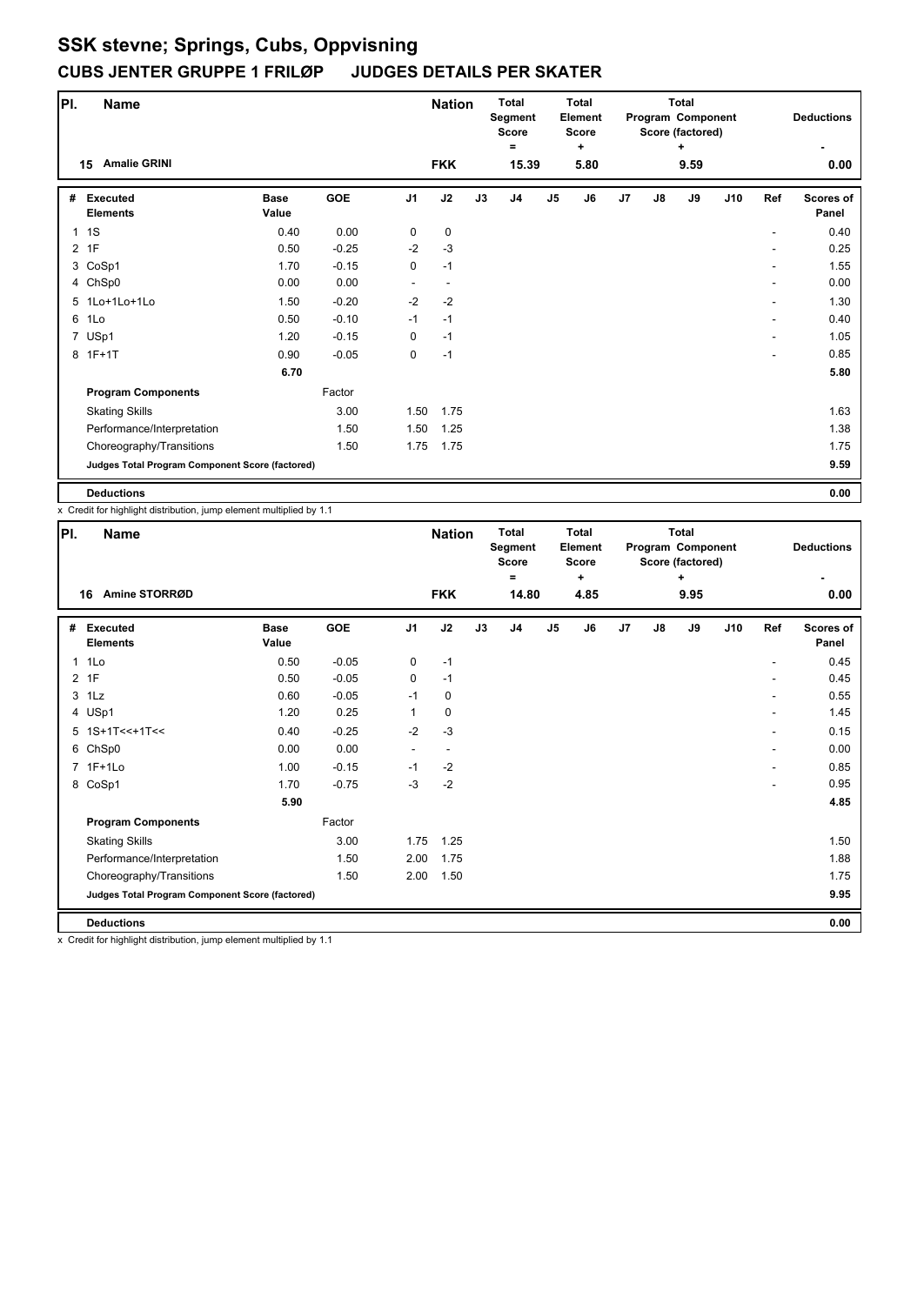| PI. | <b>Name</b>                                     |   |                      |         |                | <b>Nation</b> |    | <b>Total</b><br>Segment<br>Score<br>Ξ |               | <b>Total</b><br>Element<br><b>Score</b><br>÷ |    |               | <b>Total</b><br>Program Component<br>Score (factored) |     |     | <b>Deductions</b>         |
|-----|-------------------------------------------------|---|----------------------|---------|----------------|---------------|----|---------------------------------------|---------------|----------------------------------------------|----|---------------|-------------------------------------------------------|-----|-----|---------------------------|
|     | <b>Magdalene KROL</b><br>17                     |   |                      |         |                | <b>OSK</b>    |    | 14.30                                 |               | 4.90                                         |    |               | ٠<br>9.40                                             |     |     | 0.00                      |
| #   | <b>Executed</b><br><b>Elements</b>              |   | <b>Base</b><br>Value | GOE     | J <sub>1</sub> | J2            | J3 | J4                                    | $\mathsf{J}5$ | J6                                           | J7 | $\mathsf{J}8$ | J9                                                    | J10 | Ref | <b>Scores of</b><br>Panel |
|     | $1$ 1A $\leq$                                   |   | 0.00                 | 0.00    |                |               |    |                                       |               |                                              |    |               |                                                       |     |     | 0.00                      |
|     | 2 1Lz+1Lo<+1T<<                                 | e | 1.00                 | $-0.25$ | $-2$           | $-3$          |    |                                       |               |                                              |    |               |                                                       |     |     | 0.75                      |
|     | 3 USp1                                          |   | 1.20                 | 0.25    | 0              | $\mathbf{1}$  |    |                                       |               |                                              |    |               |                                                       |     |     | 1.45                      |
|     | 4 1Lo                                           |   | 0.50                 | $-0.05$ | -1             | $\mathbf 0$   |    |                                       |               |                                              |    |               |                                                       |     |     | 0.45                      |
|     | $5$ 1F+1T<<                                     |   | 0.50                 | $-0.10$ | 0              | $-2$          |    |                                       |               |                                              |    |               |                                                       |     | ۰   | 0.40                      |
|     | 6 ChSp1                                         |   | 2.00                 | $-0.50$ | $-1$           | $-1$          |    |                                       |               |                                              |    |               |                                                       |     |     | 1.50                      |
|     | 7 1S                                            |   | 0.40                 | $-0.05$ | 0              | $-1$          |    |                                       |               |                                              |    |               |                                                       |     |     | 0.35                      |
|     | 8 coSp0                                         |   | 0.00                 | 0.00    |                |               |    |                                       |               |                                              |    |               |                                                       |     | ۰   | 0.00                      |
|     |                                                 |   | 5.60                 |         |                |               |    |                                       |               |                                              |    |               |                                                       |     |     | 4.90                      |
|     | <b>Program Components</b>                       |   |                      | Factor  |                |               |    |                                       |               |                                              |    |               |                                                       |     |     |                           |
|     | <b>Skating Skills</b>                           |   |                      | 3.00    | 1.50           | 1.50          |    |                                       |               |                                              |    |               |                                                       |     |     | 1.50                      |
|     | Performance/Interpretation                      |   |                      | 1.50    | 1.75           | 1.50          |    |                                       |               |                                              |    |               |                                                       |     |     | 1.63                      |
|     | Choreography/Transitions                        |   |                      | 1.50    | 2.00           | 1.25          |    |                                       |               |                                              |    |               |                                                       |     |     | 1.63                      |
|     | Judges Total Program Component Score (factored) |   |                      |         |                |               |    |                                       |               |                                              |    |               |                                                       |     |     | 9.40                      |
|     | <b>Deductions</b>                               |   |                      |         |                |               |    |                                       |               |                                              |    |               |                                                       |     |     | 0.00                      |

x Credit for highlight distribution, jump element multiplied by 1.1

| PI.            | <b>Name</b>                                     |   |                      |         |                | <b>Nation</b> |    | <b>Total</b><br>Segment<br><b>Score</b><br>$\equiv$ |                | Total<br>Element<br><b>Score</b><br>٠ |    |               | <b>Total</b><br>Program Component<br>Score (factored)<br>÷ |     |     | <b>Deductions</b>         |
|----------------|-------------------------------------------------|---|----------------------|---------|----------------|---------------|----|-----------------------------------------------------|----------------|---------------------------------------|----|---------------|------------------------------------------------------------|-----|-----|---------------------------|
|                | Karoline HØISÆTHER<br>18                        |   |                      |         |                | <b>AKK</b>    |    | 14.30                                               |                | 5.10                                  |    |               | 9.20                                                       |     |     | 0.00                      |
| #              | Executed<br><b>Elements</b>                     |   | <b>Base</b><br>Value | GOE     | J <sub>1</sub> | J2            | J3 | J <sub>4</sub>                                      | J <sub>5</sub> | J6                                    | J7 | $\mathsf{J}8$ | J9                                                         | J10 | Ref | <b>Scores of</b><br>Panel |
|                | 1F                                              |   | 0.50                 | 0.10    | 0              | $\mathbf{1}$  |    |                                                     |                |                                       |    |               |                                                            |     |     | 0.60                      |
| $\overline{2}$ | 1A                                              |   | 1.10                 | $-0.60$ | $-3$           | $-3$          |    |                                                     |                |                                       |    |               |                                                            |     |     | 0.50                      |
|                | $3$ 1 Lz                                        | e | 0.60                 | $-0.20$ | $-2$           | $-2$          |    |                                                     |                |                                       |    |               |                                                            |     |     | 0.40                      |
|                | 4 CoSp1                                         |   | 1.70                 | 0.00    | 0              | 0             |    |                                                     |                |                                       |    |               |                                                            |     |     | 1.70                      |
|                | 5 ChSp0                                         |   | 0.00                 | 0.00    |                | ۰             |    |                                                     |                |                                       |    |               |                                                            |     | ٠   | 0.00                      |
| 6              | 1Lo                                             |   | 0.50                 | 0.00    | 0              | 0             |    |                                                     |                |                                       |    |               |                                                            |     |     | 0.50                      |
| $\overline{7}$ | 1F                                              |   | 0.50                 | $-0.05$ | 0              | $-1$          |    |                                                     |                |                                       |    |               |                                                            |     | ٠   | 0.45                      |
|                | 8 CSp1                                          |   | 1.40                 | $-0.45$ | $-2$           | $-1$          |    |                                                     |                |                                       |    |               |                                                            |     |     | 0.95                      |
|                |                                                 |   | 6.30                 |         |                |               |    |                                                     |                |                                       |    |               |                                                            |     |     | 5.10                      |
|                | <b>Program Components</b>                       |   |                      | Factor  |                |               |    |                                                     |                |                                       |    |               |                                                            |     |     |                           |
|                | <b>Skating Skills</b>                           |   |                      | 3.00    | 1.25           | 1.75          |    |                                                     |                |                                       |    |               |                                                            |     |     | 1.50                      |
|                | Performance/Interpretation                      |   |                      | 1.50    | 1.50           | 2.00          |    |                                                     |                |                                       |    |               |                                                            |     |     | 1.75                      |
|                | Choreography/Transitions                        |   |                      | 1.50    | 1.50           | 1.25          |    |                                                     |                |                                       |    |               |                                                            |     |     | 1.38                      |
|                | Judges Total Program Component Score (factored) |   |                      |         |                |               |    |                                                     |                |                                       |    |               |                                                            |     |     | 9.20                      |
|                | <b>Deductions</b>                               |   |                      |         |                |               |    |                                                     |                |                                       |    |               |                                                            |     |     | 0.00                      |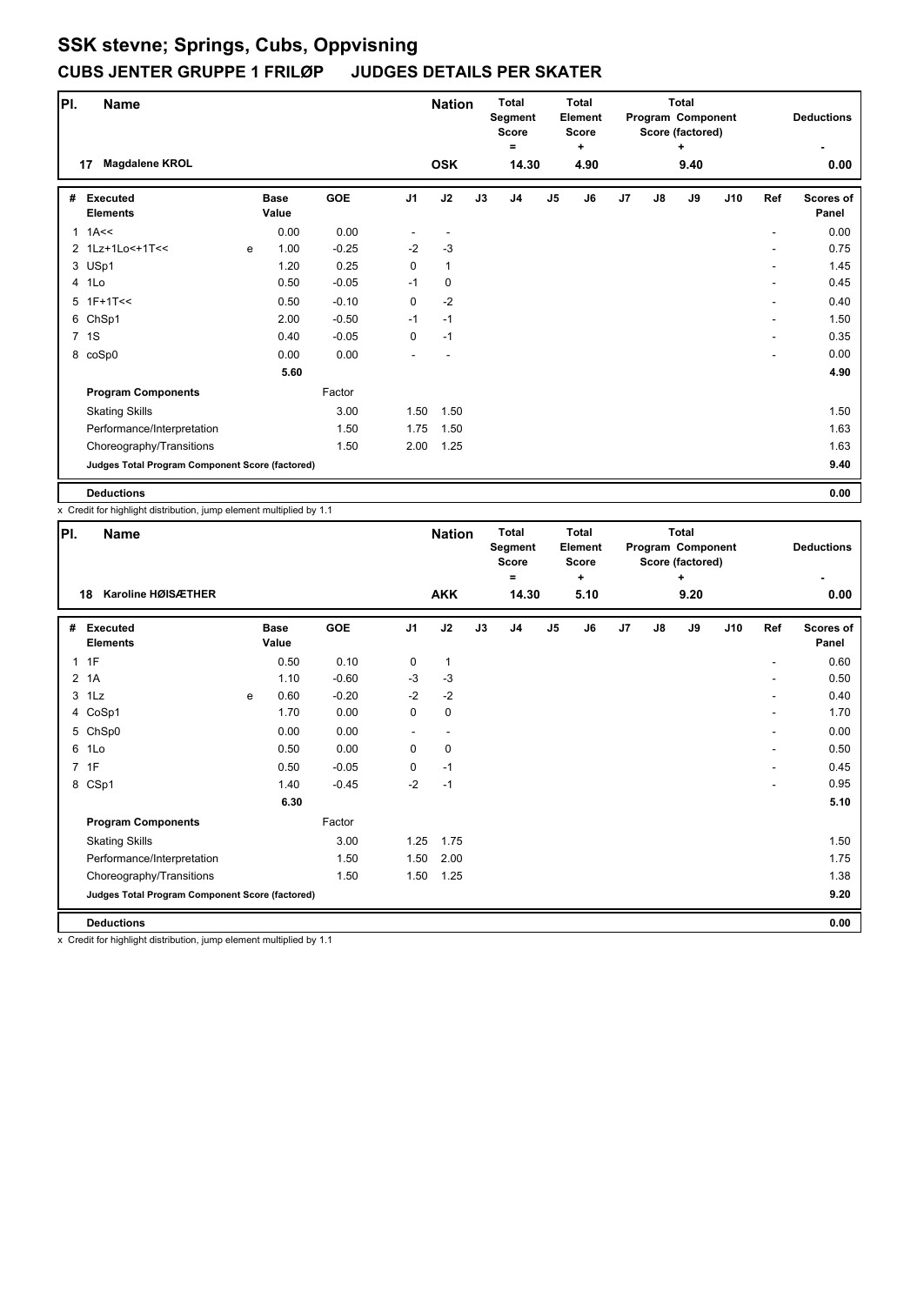| PI.          | <b>Name</b>                                     |   |                      |         |                | <b>Nation</b>            |    | <b>Total</b><br>Segment<br>Score<br>Ξ |               | <b>Total</b><br><b>Element</b><br><b>Score</b><br>÷ |    |               | <b>Total</b><br>Program Component<br>Score (factored)<br>÷ |     |     | <b>Deductions</b>         |
|--------------|-------------------------------------------------|---|----------------------|---------|----------------|--------------------------|----|---------------------------------------|---------------|-----------------------------------------------------|----|---------------|------------------------------------------------------------|-----|-----|---------------------------|
|              | <b>Juliane ASBERG</b><br>19                     |   |                      |         |                | <b>SSK</b>               |    | 13.82                                 |               | 3.30                                                |    |               | 10.52                                                      |     |     | 0.00                      |
| #            | <b>Executed</b><br><b>Elements</b>              |   | <b>Base</b><br>Value | GOE     | J <sub>1</sub> | J2                       | J3 | J4                                    | $\mathsf{J}5$ | J6                                                  | J7 | $\mathsf{J}8$ | J9                                                         | J10 | Ref | <b>Scores of</b><br>Panel |
| $\mathbf{1}$ | 1Lo                                             |   | 0.50                 | 0.00    | 0              | 0                        |    |                                       |               |                                                     |    |               |                                                            |     |     | 0.50                      |
|              | $2$ 1 Lz                                        | e | 0.60                 | $-0.25$ | $-2$           | $-3$                     |    |                                       |               |                                                     |    |               |                                                            |     |     | 0.35                      |
|              | 3 1Lo+1T<<                                      |   | 0.50                 | $-0.25$ | $-2$           | $-3$                     |    |                                       |               |                                                     |    |               |                                                            |     |     | 0.25                      |
|              | 4 SSp0                                          |   | 0.00                 | 0.00    |                | $\overline{\phantom{a}}$ |    |                                       |               |                                                     |    |               |                                                            |     | ٠   | 0.00                      |
|              | 5 1S                                            |   | 0.40                 | $-0.10$ | 0              | $-2$                     |    |                                       |               |                                                     |    |               |                                                            |     | ۰   | 0.30                      |
|              | 6 ChSp0                                         |   | 0.00                 | 0.00    |                |                          |    |                                       |               |                                                     |    |               |                                                            |     |     | 0.00                      |
|              | $7$ 1T+1T                                       |   | 0.80                 | 0.00    | $\Omega$       | 0                        |    |                                       |               |                                                     |    |               |                                                            |     |     | 0.80                      |
|              | 8 CoSp1                                         |   | 1.70                 | $-0.60$ | $-3$           | $-1$                     |    |                                       |               |                                                     |    |               |                                                            |     | ۰   | 1.10                      |
|              |                                                 |   | 4.50                 |         |                |                          |    |                                       |               |                                                     |    |               |                                                            |     |     | 3.30                      |
|              | <b>Program Components</b>                       |   |                      | Factor  |                |                          |    |                                       |               |                                                     |    |               |                                                            |     |     |                           |
|              | <b>Skating Skills</b>                           |   |                      | 3.00    | 2.00           | 2.25                     |    |                                       |               |                                                     |    |               |                                                            |     |     | 2.13                      |
|              | Performance/Interpretation                      |   |                      | 1.50    | 1.50           | 1.00                     |    |                                       |               |                                                     |    |               |                                                            |     |     | 1.25                      |
|              | Choreography/Transitions                        |   |                      | 1.50    | 1.50           | 1.50                     |    |                                       |               |                                                     |    |               |                                                            |     |     | 1.50                      |
|              | Judges Total Program Component Score (factored) |   |                      |         |                |                          |    |                                       |               |                                                     |    |               |                                                            |     |     | 10.52                     |
|              | <b>Deductions</b>                               |   |                      |         |                |                          |    |                                       |               |                                                     |    |               |                                                            |     |     | 0.00                      |

x Credit for highlight distribution, jump element multiplied by 1.1

| PI. | Name                                            |                      |         |                | <b>Nation</b> |    | <b>Total</b><br>Segment<br><b>Score</b><br>$\equiv$ |               | <b>Total</b><br>Element<br><b>Score</b><br>$\ddot{}$ |    |               | <b>Total</b><br>Program Component<br>Score (factored)<br>÷ |     |                | <b>Deductions</b>         |
|-----|-------------------------------------------------|----------------------|---------|----------------|---------------|----|-----------------------------------------------------|---------------|------------------------------------------------------|----|---------------|------------------------------------------------------------|-----|----------------|---------------------------|
|     | <b>Jenitha SITTAMPALAM</b><br>20                |                      |         |                | <b>TT</b>     |    | 13.32                                               |               | 4.30                                                 |    |               | 9.02                                                       |     |                | 0.00                      |
| #   | <b>Executed</b><br><b>Elements</b>              | <b>Base</b><br>Value | GOE     | J <sub>1</sub> | J2            | J3 | J <sub>4</sub>                                      | $\mathsf{J}5$ | J6                                                   | J7 | $\mathsf{J}8$ | J9                                                         | J10 | Ref            | <b>Scores of</b><br>Panel |
|     | 1 1S+1Lo<                                       | 0.80                 | $-0.20$ | $-2$           | $-2$          |    |                                                     |               |                                                      |    |               |                                                            |     |                | 0.60                      |
|     | 2 SSp1                                          | 1.30                 | $-0.15$ | 0              | $-1$          |    |                                                     |               |                                                      |    |               |                                                            |     |                | 1.15                      |
|     | 3 1Lo                                           | 0.50                 | 0.00    | 0              | $\pmb{0}$     |    |                                                     |               |                                                      |    |               |                                                            |     |                | 0.50                      |
|     | 4 chsp0                                         | 0.00                 | 0.00    |                |               |    |                                                     |               |                                                      |    |               |                                                            |     |                | 0.00                      |
|     | 5 1Lz                                           | 0.60                 | $-0.30$ | $-3$           | $-3$          |    |                                                     |               |                                                      |    |               |                                                            |     | ٠              | 0.30                      |
|     | 6 CSp1                                          | 1.40                 | $-0.30$ | $-1$           | $-1$          |    |                                                     |               |                                                      |    |               |                                                            |     | ٠              | 1.10                      |
|     | 7 1F+1T<<                                       | 0.50                 | $-0.25$ | $-2$           | $-3$          |    |                                                     |               |                                                      |    |               |                                                            |     | $\overline{a}$ | 0.25                      |
|     | 8 1Lo                                           | 0.50                 | $-0.10$ | $-1$           | $-1$          |    |                                                     |               |                                                      |    |               |                                                            |     |                | 0.40                      |
|     |                                                 | 5.60                 |         |                |               |    |                                                     |               |                                                      |    |               |                                                            |     |                | 4.30                      |
|     | <b>Program Components</b>                       |                      | Factor  |                |               |    |                                                     |               |                                                      |    |               |                                                            |     |                |                           |
|     | <b>Skating Skills</b>                           |                      | 3.00    | 1.50           | 1.50          |    |                                                     |               |                                                      |    |               |                                                            |     |                | 1.50                      |
|     | Performance/Interpretation                      |                      | 1.50    | 2.00           | 1.25          |    |                                                     |               |                                                      |    |               |                                                            |     |                | 1.63                      |
|     | Choreography/Transitions                        |                      | 1.50    | 1.50           | 1.25          |    |                                                     |               |                                                      |    |               |                                                            |     |                | 1.38                      |
|     | Judges Total Program Component Score (factored) |                      |         |                |               |    |                                                     |               |                                                      |    |               |                                                            |     |                | 9.02                      |
|     | <b>Deductions</b>                               |                      |         |                |               |    |                                                     |               |                                                      |    |               |                                                            |     |                | 0.00                      |